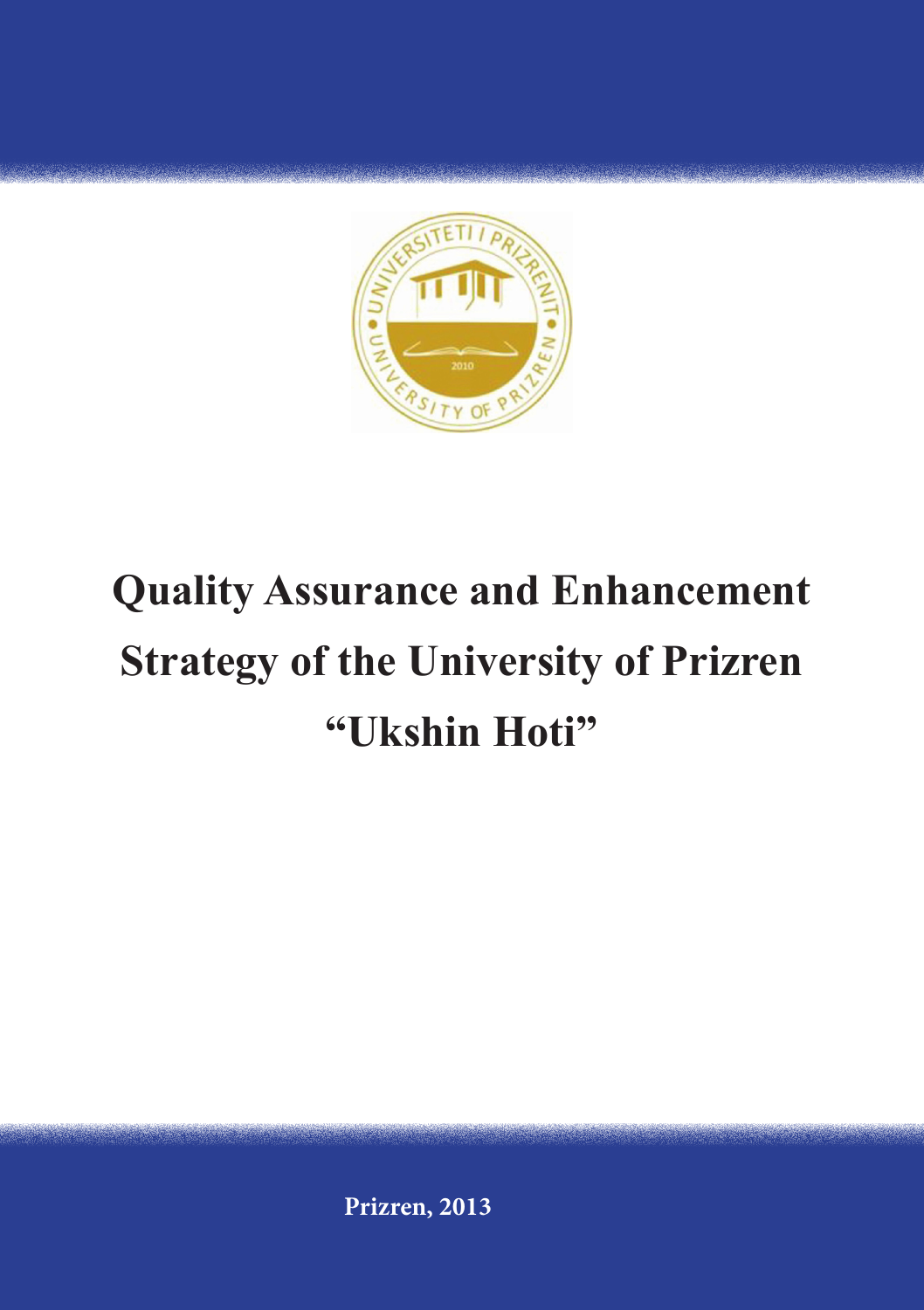Quality Assurance and Enhancement Strategy of the University of Prizren "Ukshin Hoti"

#### **Staff of the University of Prizren involved in development of the document:**

*Prof. Asoc. Dr. Mazllum Baraliu, Rector Dr. Sc. Behxhet Mustafa, Vice Rector for Teaching and Scientific Research Prof. Dr. Behxhet Brajshori Dr. Ismet Temaj Dr. Bashkim Zahiti Dr. Ermir Rogova Dr. Florije Govori Dr. Gani Gjini Dr. Xheladin Zymberaj Dr. Shkelqim Millaku Dr. Sadik Idrizi MSc. Ercan Canhasi MSc. Münevver Muyo Adem Sallauka, Permant Secretary Jasmin Jusufi, Quality Assurance Coordinator Durim Latifi, Chairman of the Students' Parliament Demine Haxhimurati, Member of Students' Parliament* 

#### **Representatives of the project partners involved in development of the document:**

*Volker Gehmlich, But Dedaj, Tina Harrison, Linda Bruce, Mjellma Carabregu, Magui Perez Cabani, Michaela Handke, Josep Juandobosch, Luljeta Aliu, Sari Scheinberg, Alfred Marleku*

*Development and publication of The Quality Assurance and Enhancement Strategy of the University of Prizren "Ukshin Hoti" has been financed in the frame of TEMPUS project "Strategic Support for the Development of Sustainable QA Structures at the Newly Public Founded University in Kosova, University of Prizren" no. 517482.*



*This project has been funded with the support from the European Commission. This publication reflects the views only of the author, and the Commission cannot be held responsible for any use which may be made of the information contained therein.*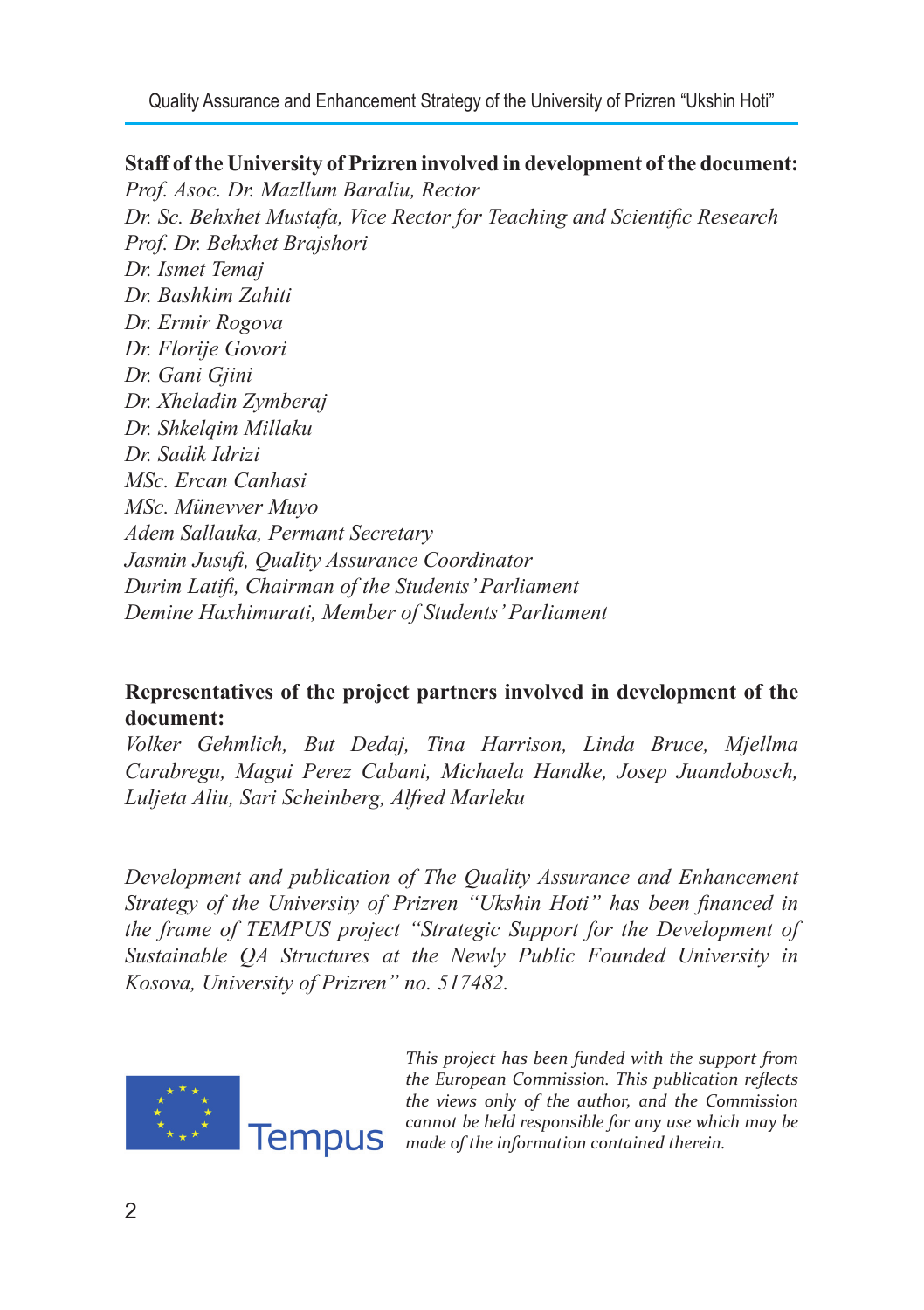## **PËRMBAJTJA**

#### **1. Guiding Principles of the Quality Assurance and Enhancement Strategy at the University of Prizren** 8

| 1.2 The role of management, academic and administrative  |  |
|----------------------------------------------------------|--|
|                                                          |  |
| 1.3 Participation of students in the governing bodies 10 |  |
|                                                          |  |
| 1.5 Promotion of academic and student mobility 12        |  |
| 1.6 Guaranteeing transparency, freedom of study and      |  |
| scientific and artistic research, respecting inclusive   |  |
|                                                          |  |
| 1.7 Compliance and comparability of the study programs   |  |
| with the European standards and guidelines  13           |  |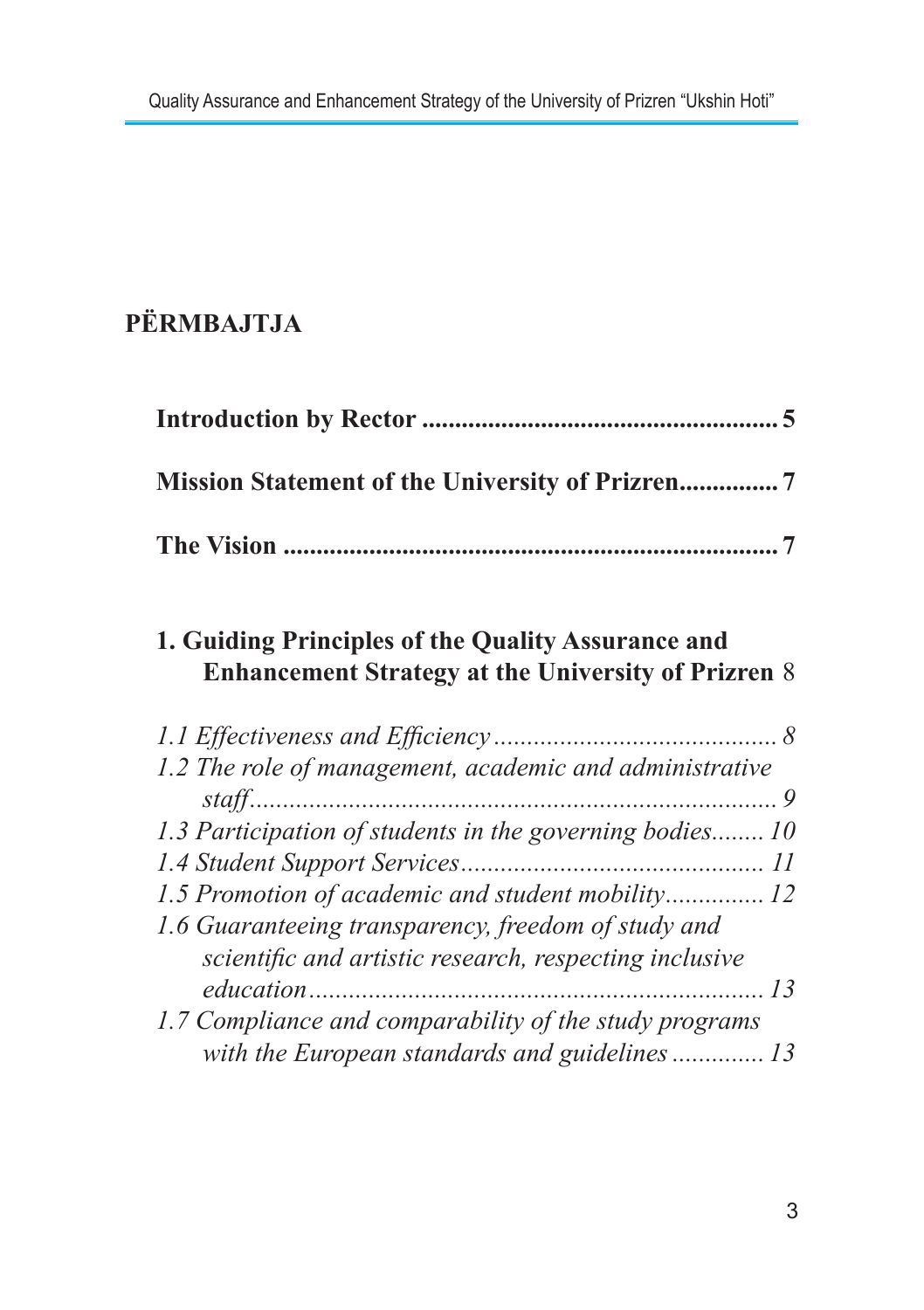## **2. Implementation of the Quality Assurance and Enhancement Strategy of the University of Prizren..** 14

|  |  | 3. Evaluation and updating of the strategy 15 |  |
|--|--|-----------------------------------------------|--|
|  |  |                                               |  |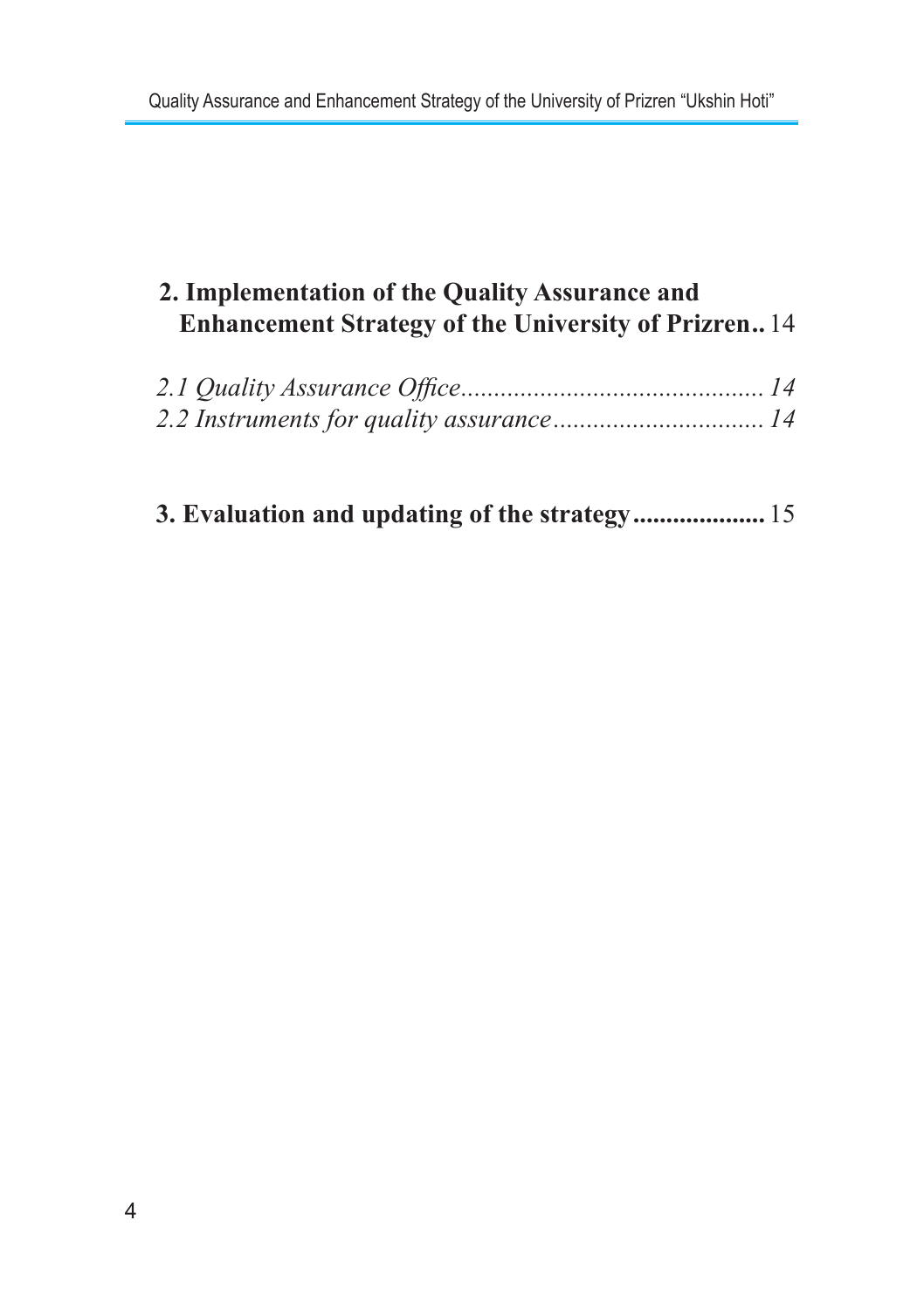#### **INTRODUCTION BY RECTOR**

Quality assurance strategy is the first strategic development document at the UPZ, which defines basic priorities of the higher education in the field of quality assurance and the way of its realization. This paper work denotes relevant and permanent nature of the University which in meanwhile, depending on the possible needs and reasons, which can be periodically reviewed and changed, respectively added and it can serve as a compilation of action plans in the short, medium and long term in the field of quality assurance.

Having into consideration that the higher education is foundation based on the social development, knowledge as well economic and cultural development which are the basis for the progress of the human rights and the mission of the University of Prizren is to enable and develop the higher academic standards, to provide the gaining of the knowledge corpuses and capabilities in the respective academic, scientific and research areas in accordance with the needs of the society, labor market also the progress and general prosperity social development projected for the future.

To accomplish its mission the University is determined in a permanent and consistent manner to aspire advancement of the maximal quality at the higher education and the integration into the unified system and space of the European higher education.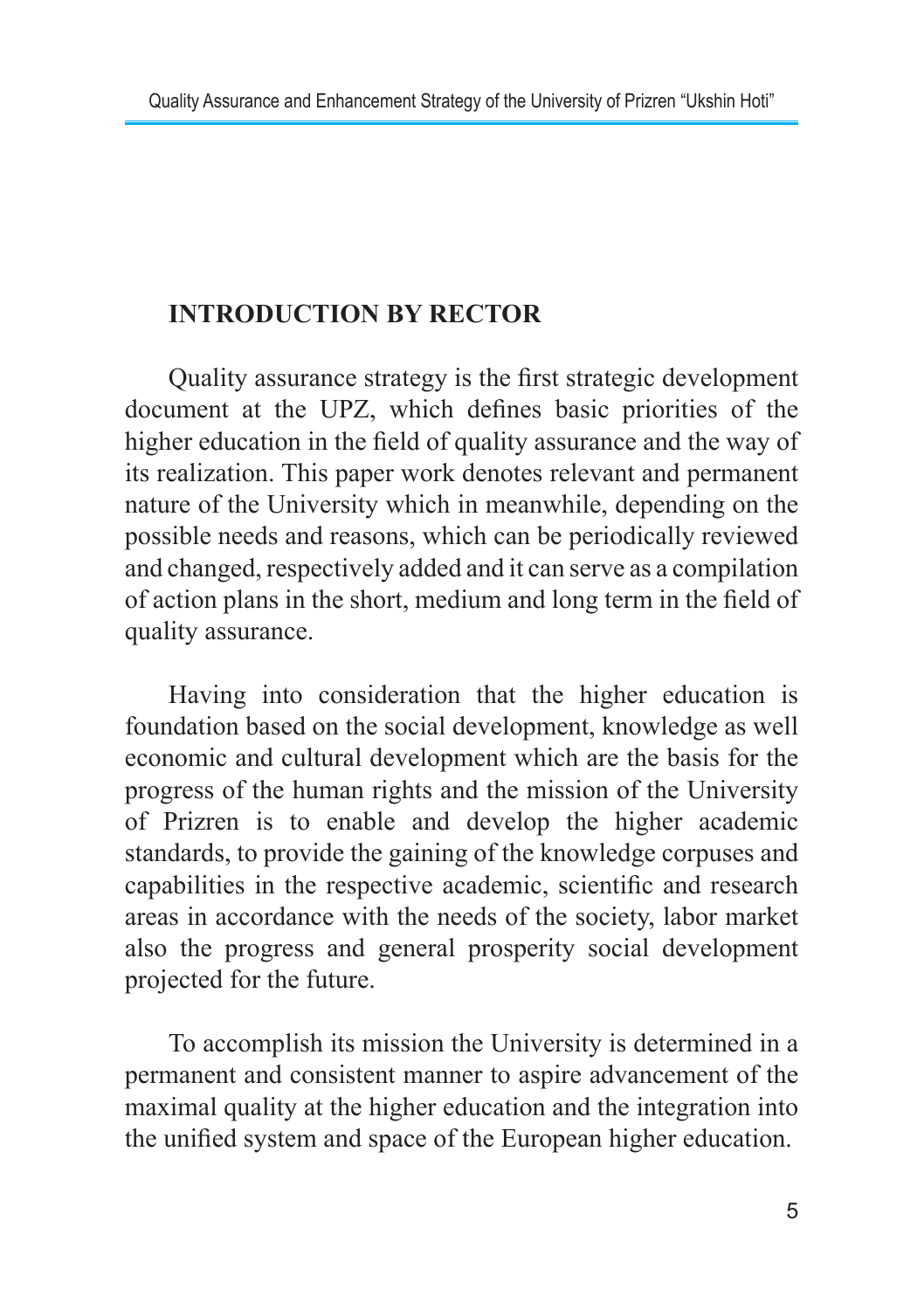The main goal of drafting this strategy is the achievement of the presented legal aims and the vision of further development of the higher education at the university and broad.

In order to achieve its long-term fundamental goals the University commits itself on the following:

- Progress of the comprehensive higher education quality at the university and its programmes.
- Enhancement of the study efficiency.
- Improvement of the quality in study programs, teaching and learning and working conditions.
- Improvement of the scientific-research and pedagogic work of the academic staff at the university.
- Increase of the contribution, academic life of the University and the contribution that is to be provided to the local and Kosovar community in general.

Sincerely,

Prof. Asoc. Dr. Mazllum Baraliu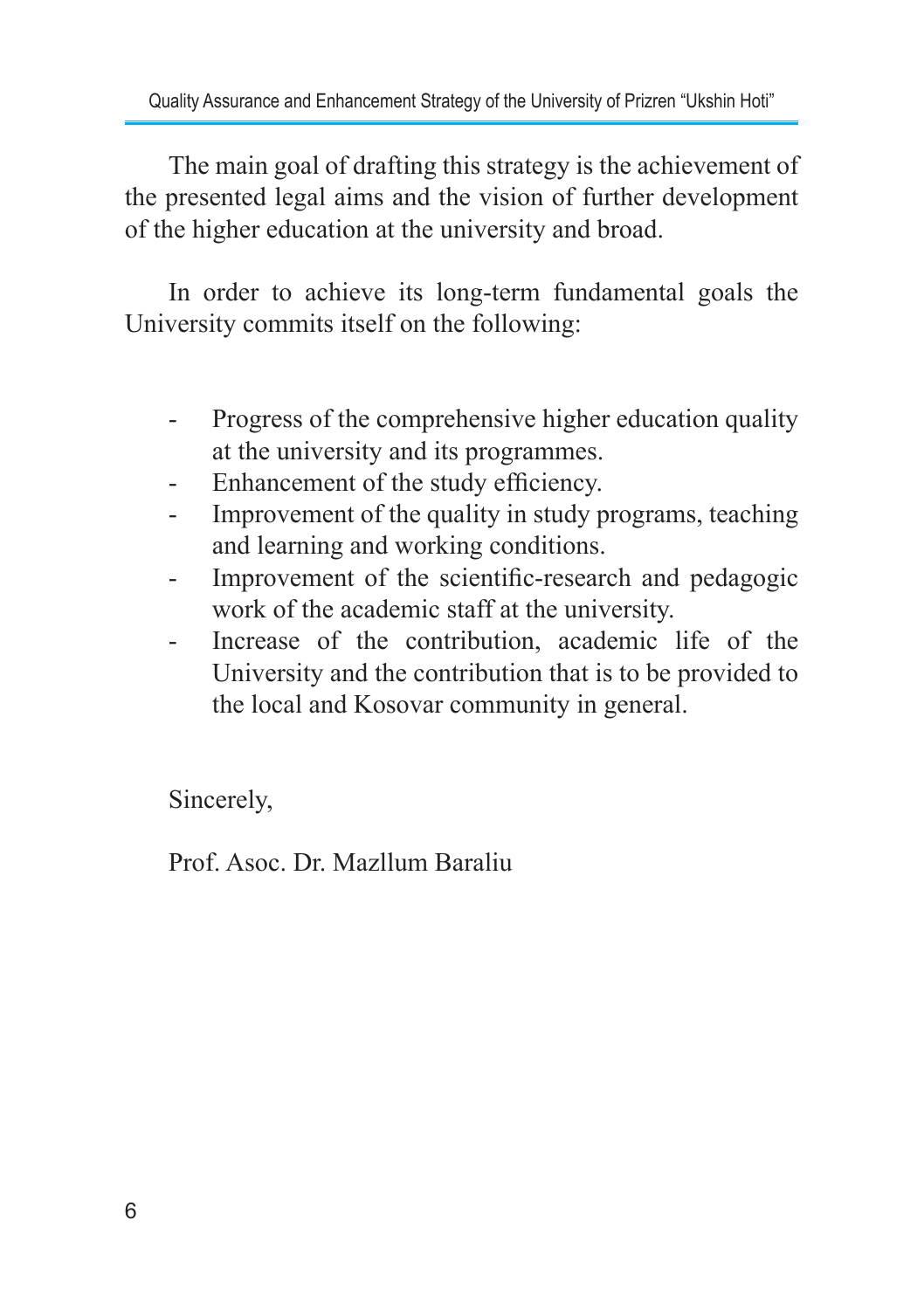#### **Mission Statement of the University of Prizren**

The University of Prizren serves the region of Prizren and the Republic of Kosova by enrolling, developing and educating students to be successful graduates in the labor market of Kosovo, the region and Europe.

#### **The Vision**

The University of Prizren is committed to quality enhancement of its learning, teaching and research at the University, in order to be comparable and compatible with other higher education institutions in the region and the European Higher Education Area.

**In order to assist in the achievement of its mission and vision for the future the University of Prizren (UPz) has designed a Quality Assurance and Enhancement Strategy. The Strategy creates the basis for internal and external quality assurance procedures at the University.**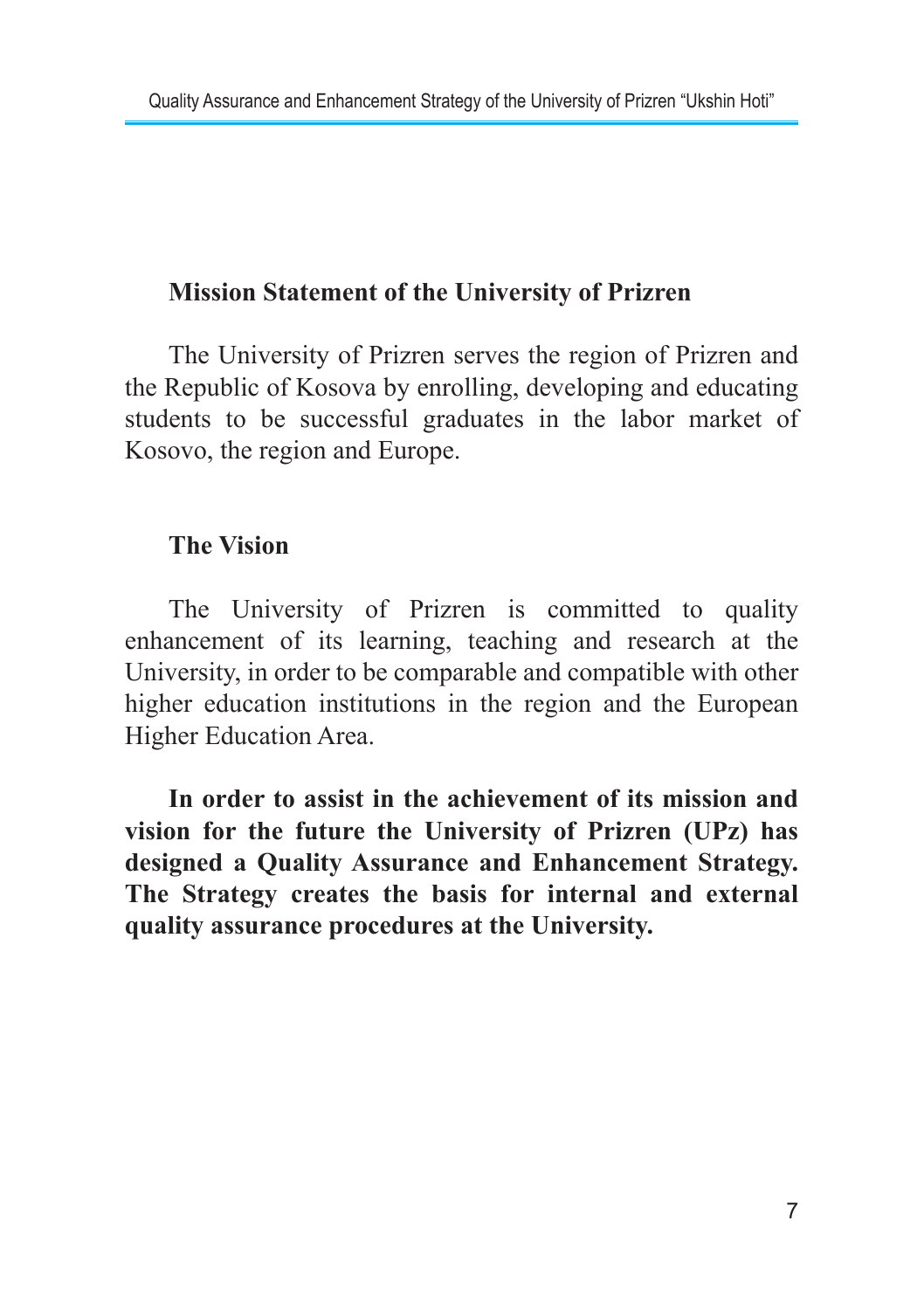### **1. Guiding Principles of the Quality Assurance and Enhancement Strategy at the University of Prizren**

The public higher education institutions of Kosovo, including University of Prizren (UPz), are legally supported by the Ministry of Education, Science and Technology of Kosovo (MESTK), to sustainably conduct, develop, shape and evaluate the reforms based on the following principles: effectiveness and efficiency; the role of management, academic and administrative staff; participation of students in the governing bodies; student support; promotion of academic and student mobility; creation of opportunities for staff development; cooperation with relevant stakeholders; guaranteeing transparency, freedom of study and scientific and artistic research, respecting inclusive education; compliance and comparability of the study programs with the European standards and guidelines; institutional social responibility.

#### **1.1 Effectiveness and Efficiency**

University of Prizren has been established by the MESTK (no. 153/02-1) and accredited by the Kosovo Accreditation Agency. It is oriented to assure and create new generations of graduates by equipping them with the necessary professional, scientific and creative knowledge and skills of recognizable quality based on the National Qualification Framework (NQF).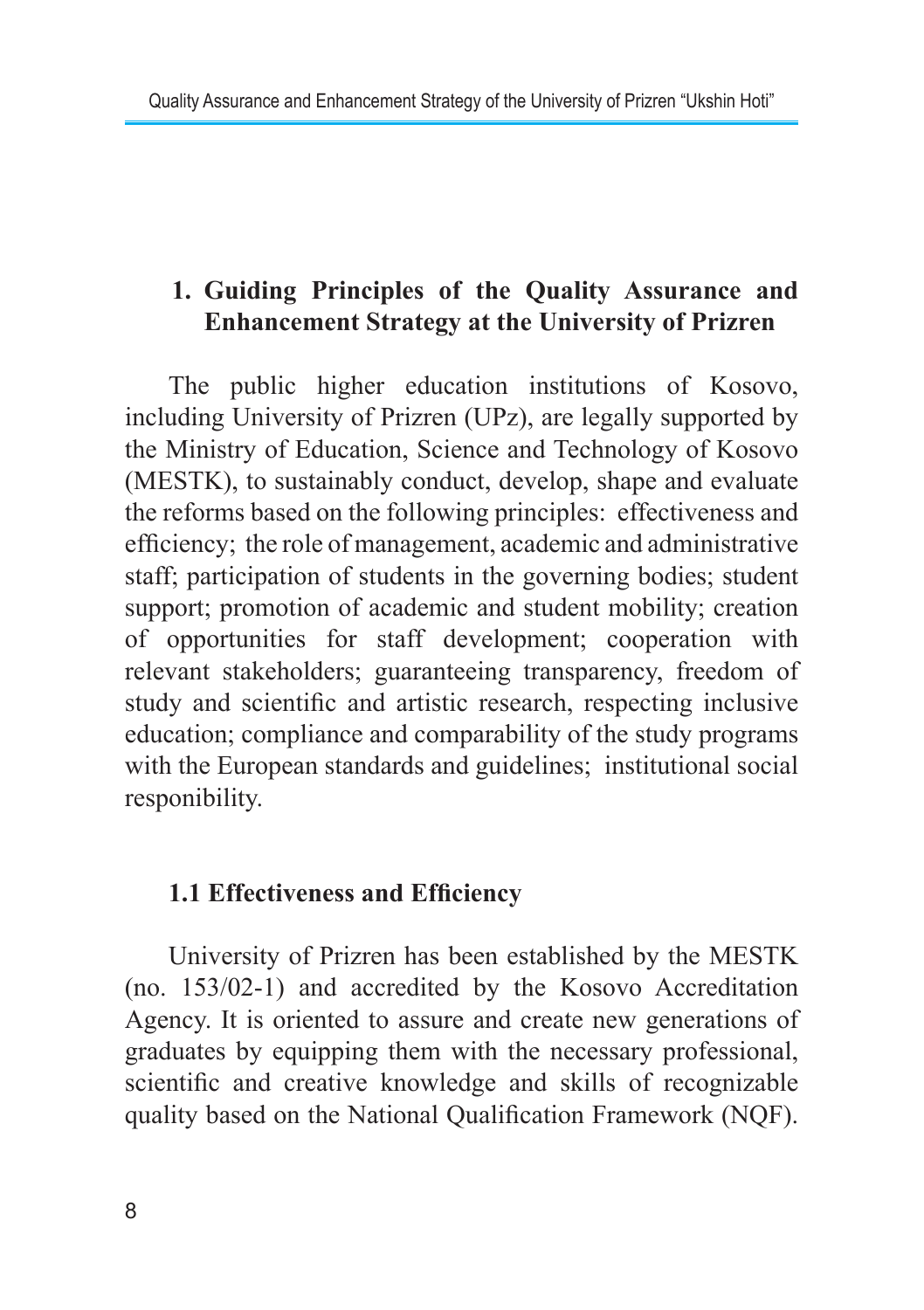The University of Prizren based on its statute enables enrolment of students who will be motivated and able to study, to conduct the scientific and artistic research, to work independently, to be creative and innovative. The aim is to create the necessary learning environment including internal and external infrastructure, identifying necessary resources and competences to promote, facilitate and achieve the employability of our graduates in the country and abroad. University of Prizren intends to reach the above aims in the most efficient way. Therefore, to assure continuous quality assurance and quality improvement, the overall digitalization of the teaching, learning and administering will be in place.

#### **1.2 The role of management, academic and administrative staff**

#### **Management**

The governance of the University of Prizren consists of:

- a. Board
- b. Rector
- c. Senate and
- d. Deans

The above mentioned bodies are responsible for the quality assurance enhancement and implementation. Their responsibilities are clearly defined in the statute of the university.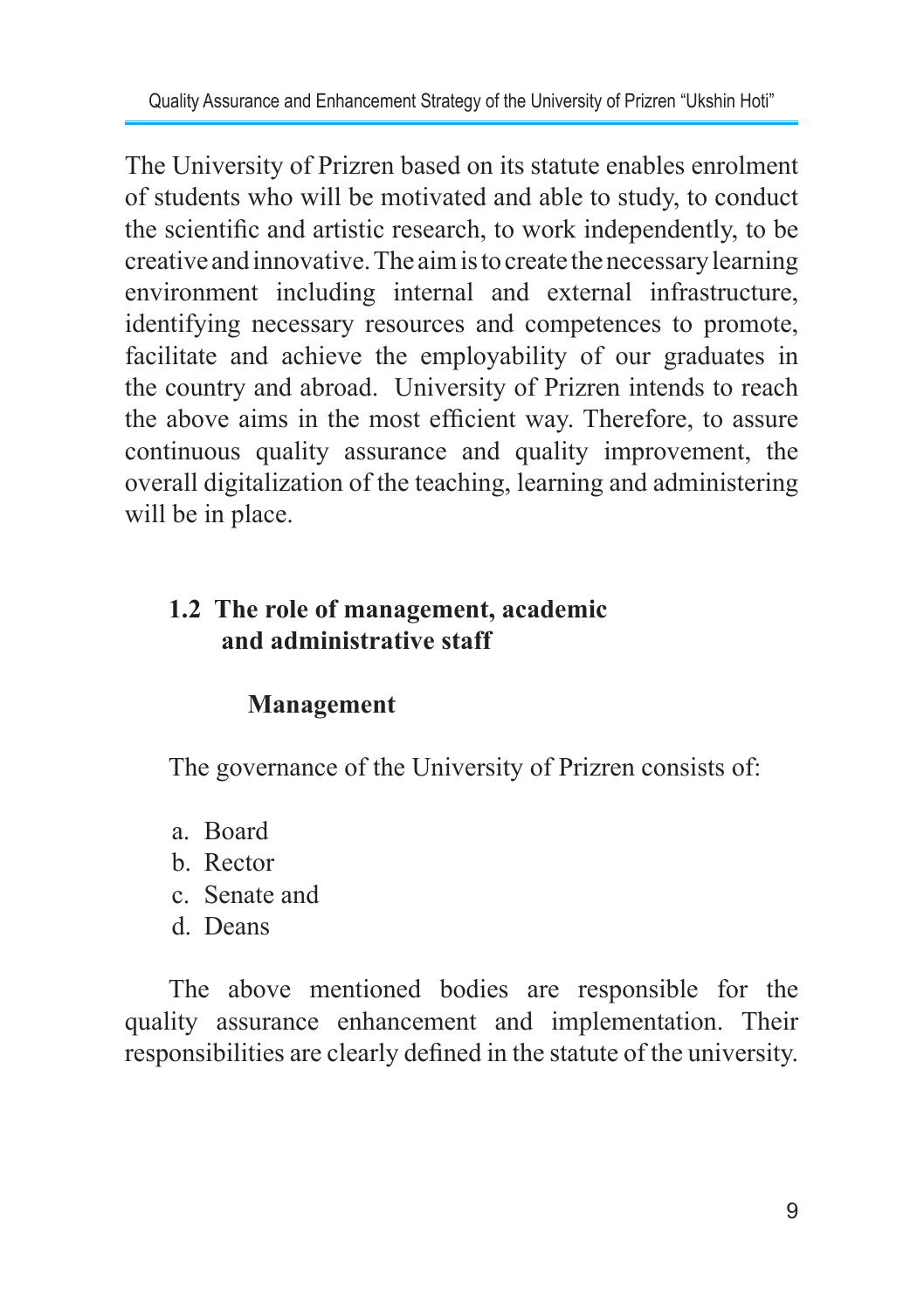#### **a. Academic staff**

Academic staff performs in a professional manner in university education and is obliged to teach, research, publish and take part in different national and international conferences and seminars. They develop themselves to be up to date with the latest developments within their scientific area and to provide state-of-the art knowledge, skills and competences to the students of the UPz and contribute to the development of the society.

#### **b. Administrative staff**

The administrative staff supports teaching learning and research and documents activities, information and comunicates results of the UPz. They are responisible for implementing policy and decisions made by respective authorities. They have to be trained and develop themselves accordingly.

#### **1.3 Participation of students in the governing bodies**

University is guided by the principles of transparency, freedom of communication and an interrelation of all the levels of the institution: management level, academic and administrative staff, who cooperate closely with the students (based on the Law on Higher Education of Kosovo, no. 31). Cooperation with students, their respective representatives for general and specific issues as well as for various projects and initiatives takes place on regular basis. UPz makes sure that students will be able to participate actively in the development of the university by providing adequate training and facilities.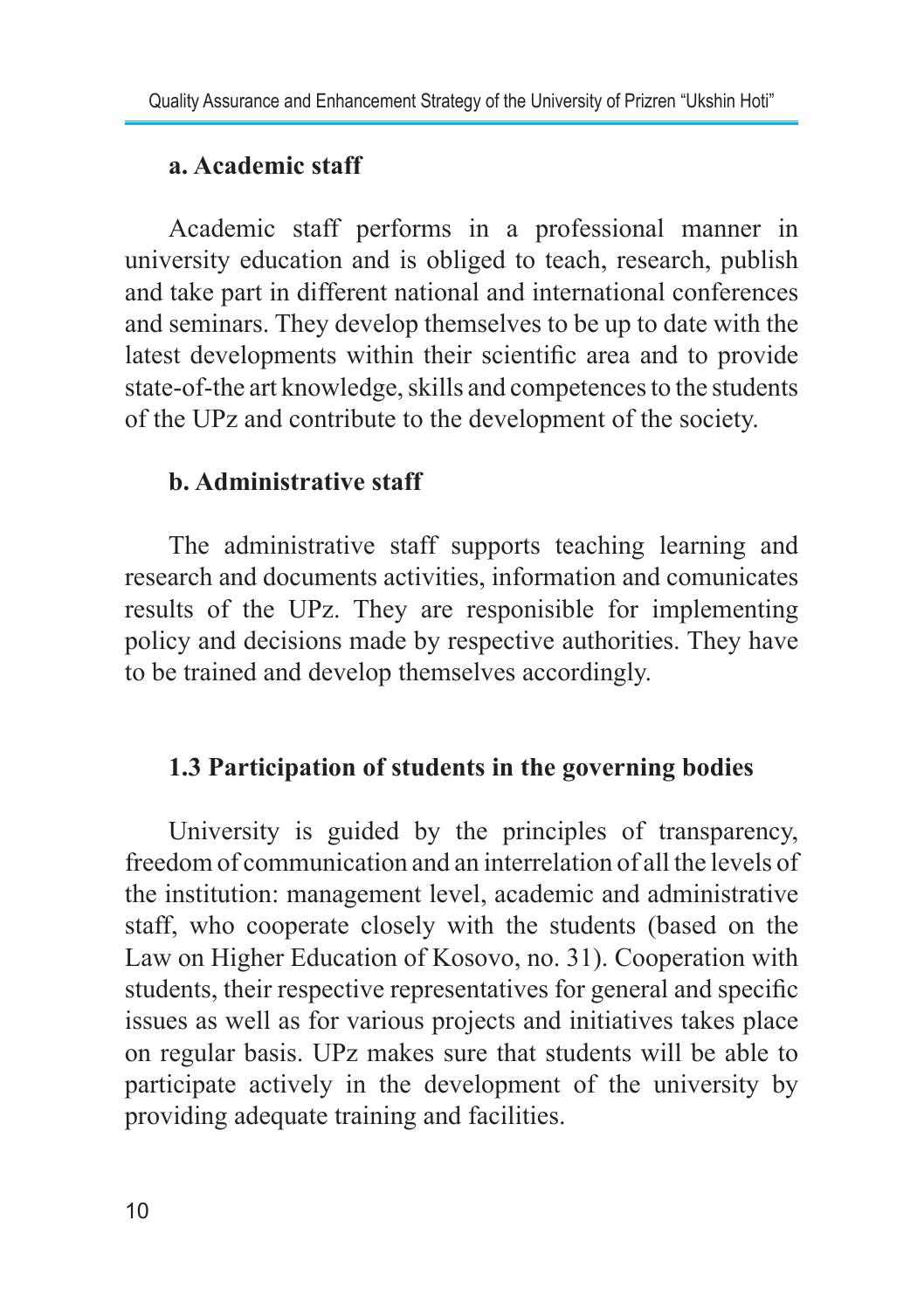Head of Students' Union should be legally acceptable and elected by the regular students of the UPz. The Law on Higher Education of Kosovo creates the basis for students to have an active role as individuals or collectively, in order that the students' life becomes more attractive and inspiring to students for learning and creative research.

All of the Heads of Students' Unions (article 2 of Law on Higher Education of Kosovo, no. 1.8), who are legally elected according to all institutional rules and regulations, are equal before the Law. These kinds of organizations are obliged to organize different educational and scientific activities at the institution.

UPz values student participation at all levels of the institution and actively seeks to involve students in its quality processes by organizing regular evaluation proccesses. UPz recognizes the importance of their opinion, which will serve for the enhancement of quality.

#### **1.4 Student Support Services**

University of Prizren is committed to provide all facilities to support the students in learning, career advancement, social needs and particularly in social cohesion.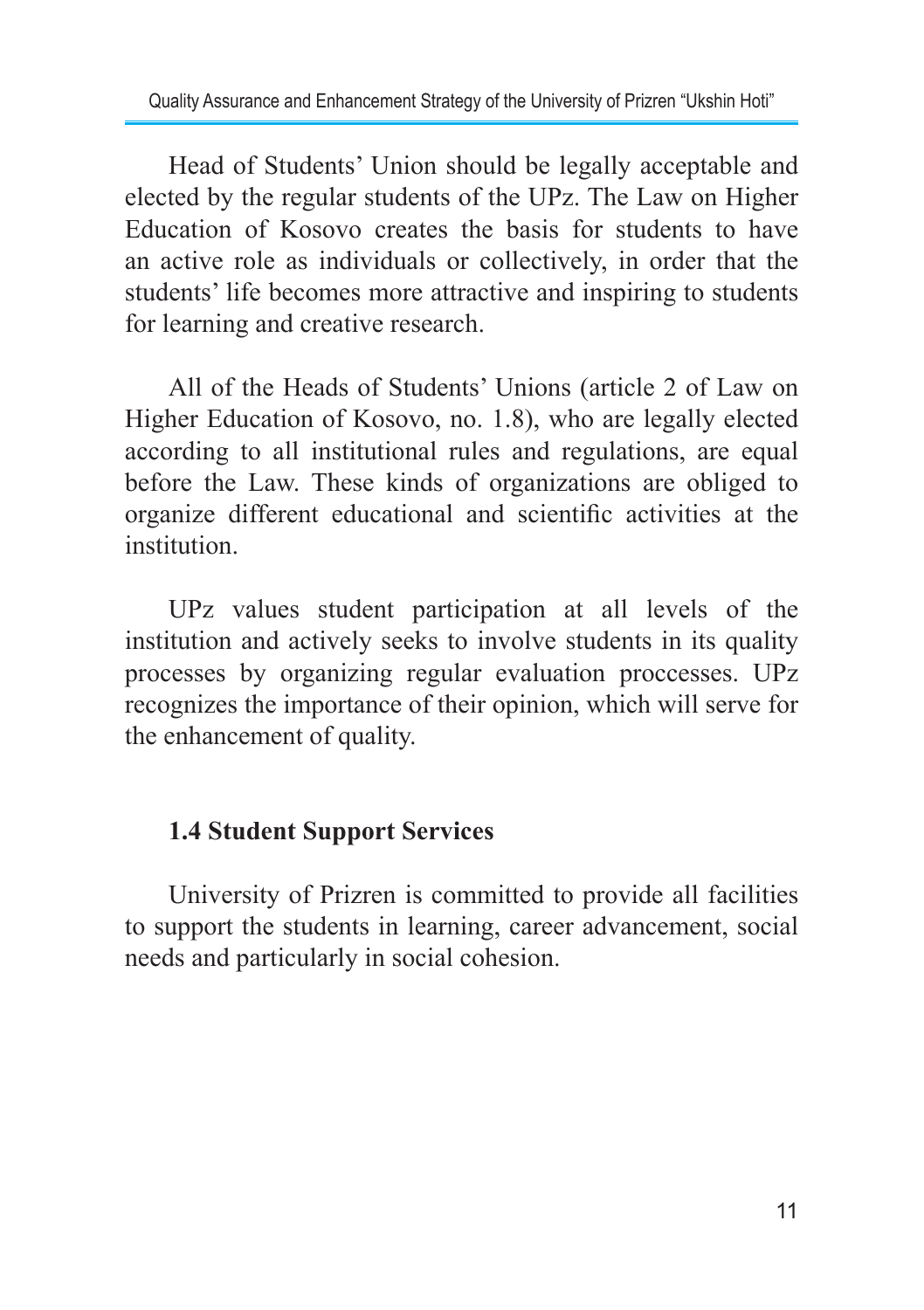#### **1.5 Promotion of academic and student mobility**

Development of national and international networks and participation in different associations is one of the primary tasks of the University of Prizren. Incoming and outgoing mobility of academic staff and students ensures an ongoing exchange of experiences to raise academic cooperation and benefit from cultural diversity. The institution promotes and strengthens the following forms of mobility:

- a. Mobility of students, lecturers and faculty fellows, through institutional national and international cooperation agreements;
- b. Participation in the regional and international education, training and research programs;
- c. Development of joint degrees, study programs and research projects.
- d. Participation in summer schools or/and similar events;
- e. Promoting and facilitating the engagement of diaspora knowledge.
- f. Promotion of the different scientific results at national and international level (books, magazines, journals, e-sources);
- g. Introducing mobility windows in all study programs

University will consider any other options of mobility and international cooperation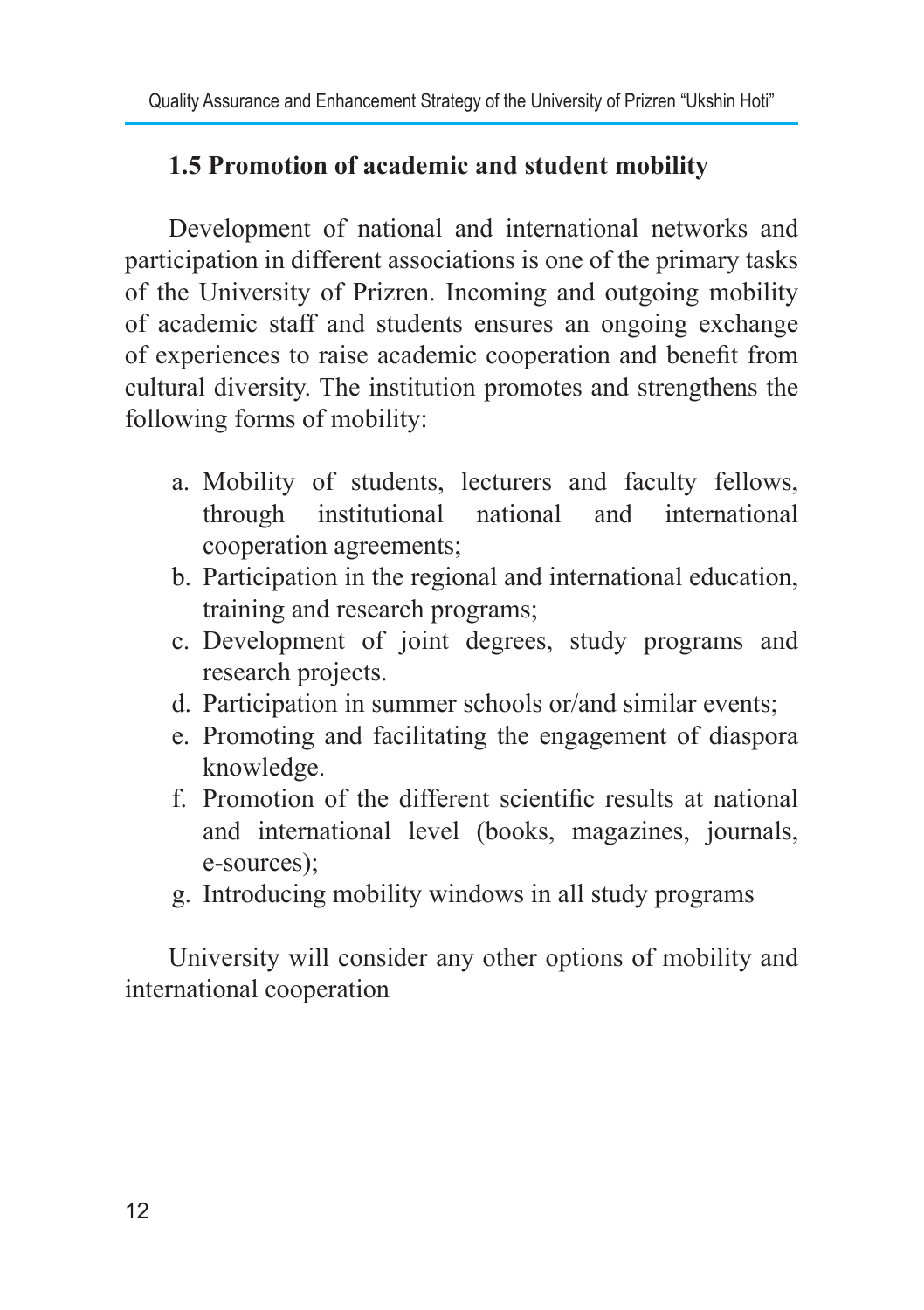#### **1.6 Guaranteeing transparency, freedom of study and scientific and artistic research, respecting inclusive education**

The University of Prizren is an autonomous institution and has full academic freedom granted by law (Law on Higher Education of Kosovo, no. 27). The Institution will offer transparency and academic freedom, scientific and artistic research to all the communities living in the Republic of Kosovo, as well as for students and researchers from abroad willing to study and work at the UPz.

The Law on Higher Education of Kosovo n. 04/L-037, which is based on Article 65 (1) of the Constitution of the Republic of Kosovo, states that "no one shall be discriminated against on grounds of race, color, gender, language, religion, political or other opinion, national or social origin, relation to any community, property, economic and social condition, sexual orientation, birth, disability or other personal status"<sup>1</sup> . The UPz is fully aware of its institutional social responsibility and fosters inclusive education.

#### **1.7 Compliance and comparability of the study programs with the European standards and guidelines**

Through the external accreditation of the institution and programs the UPz will achieve compliance with the requirements of the European Higher Education Area. This process will enhance opportunities for graduates to continue their studies at different regional, European and worldwide universities.

<sup>1</sup> Law on Higher Education in Kosovo, article 22, section 3.2, 9 September 2011.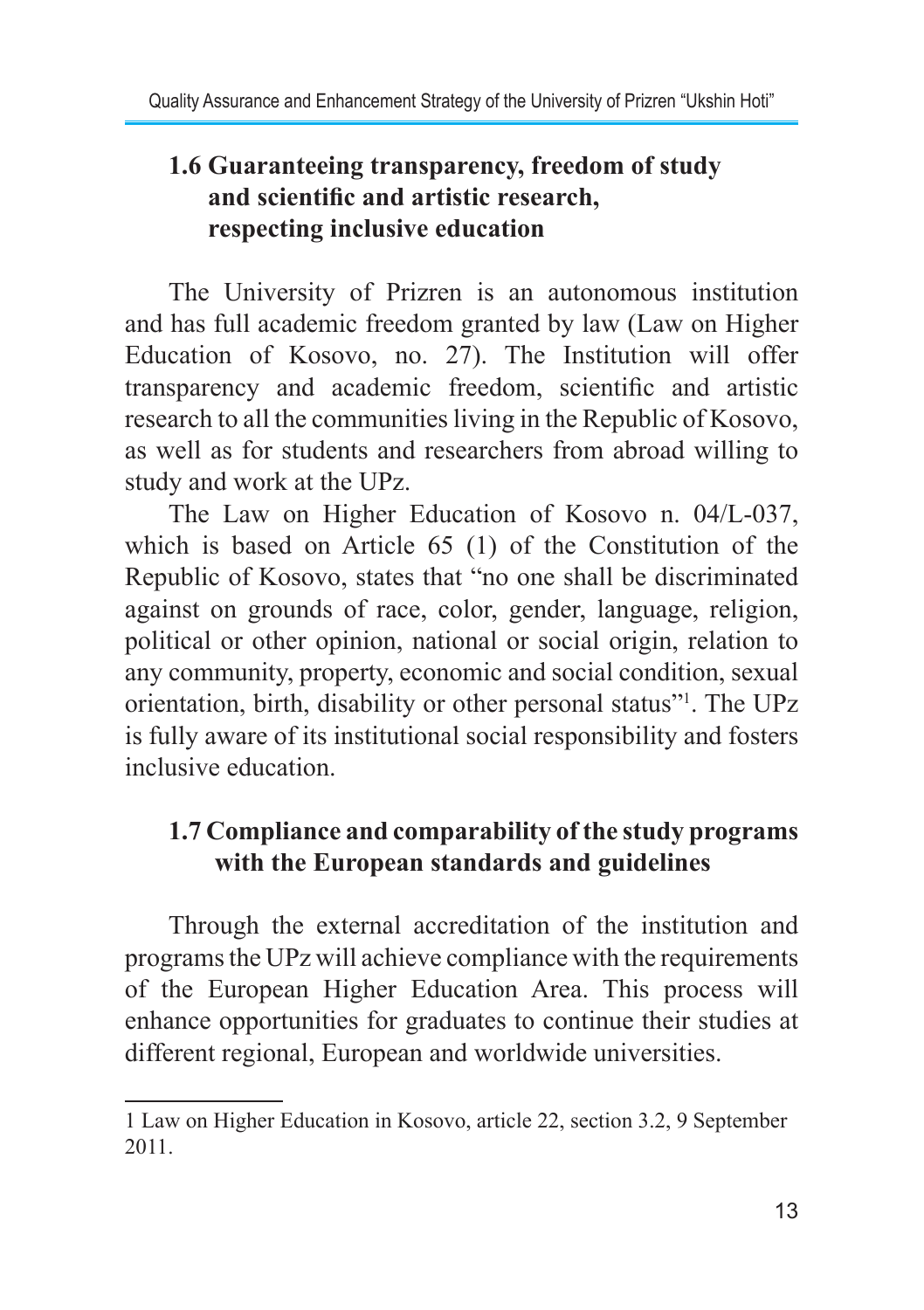#### **2. Implementation of the Quality Assurance and Enhancement Strategy of the University of Prizren**

#### **2.1 Quality Assurance Office**

In March 2012 the Management of the University of Prizren established the Quality Assurance Office with the remit to facilitate the implementation of the principles outlined above.

At national and European level the University of Prizren is committed to use as guiding documents within the European Higher Education Area as well as those of the Republic of Kosovo:

- 1. Bologna Declaration;
- 2. "Standards and Guidelines for Quality Assurance in the European Higher Education Area", European Association for Quality Assurance in Higher Education (ENQA)
- 3. Lisbon Convention;
- 4. Kosovo Law on Higher Education;
- 5. Kosovo Accreditation Agency guidelines.

#### **2.2 Instruments for quality assurance**

The following qualitative and quantitative instruments are used to assure and enhance quality: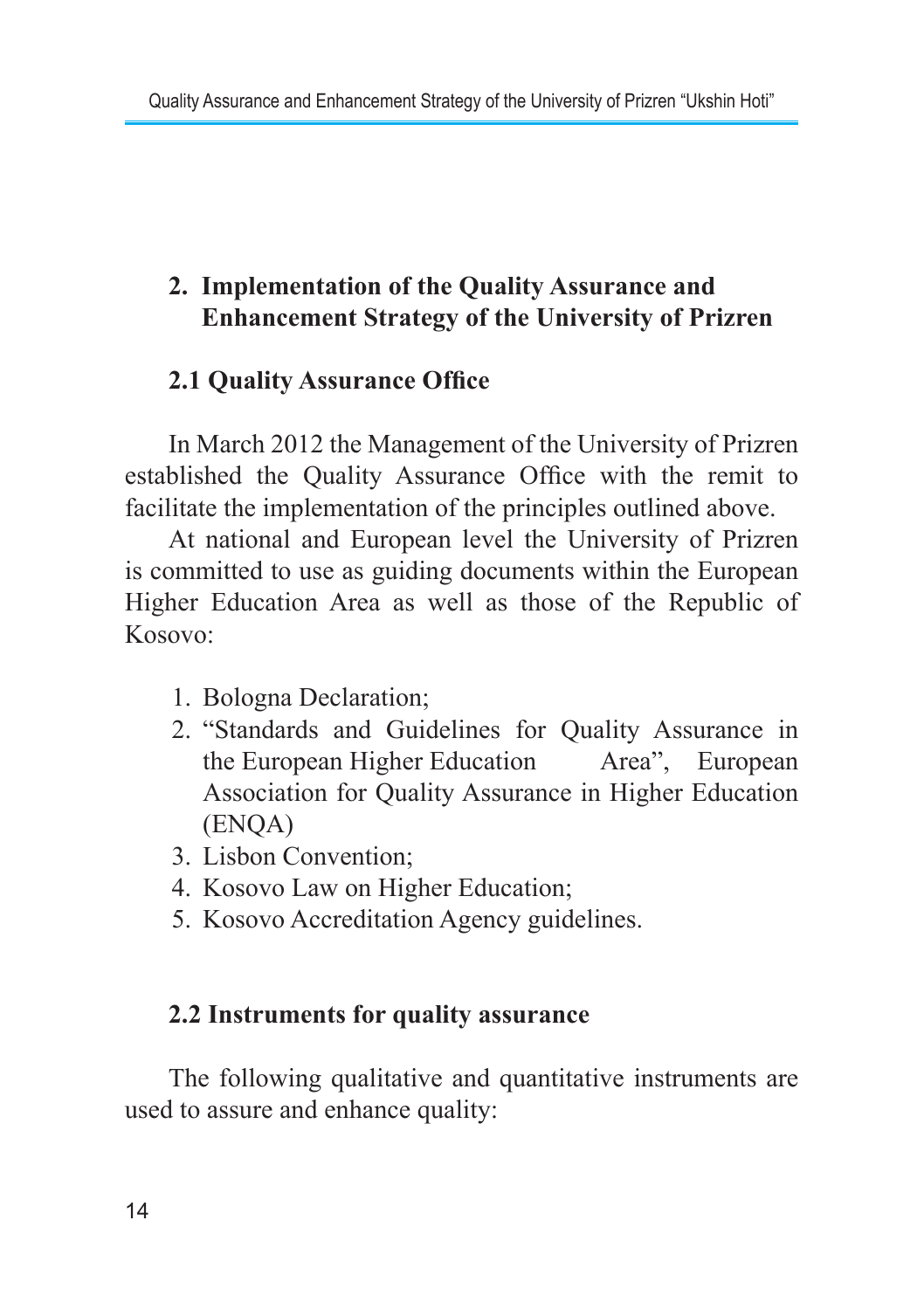- 1. Questionnaires
- 2. Interviews
- 3. Monitoring
- 4. Appraisal scheme
- 5. Self-Assessment Report

And any other useful instrument such as: double marking, external consultancy as defined in legal documents of the university.

#### **3. Evaluation and updating of the strategy**

The University Management will review and evaluate the principles and implementation of the strategy on regular basis and it will take corrective actions if necessary.